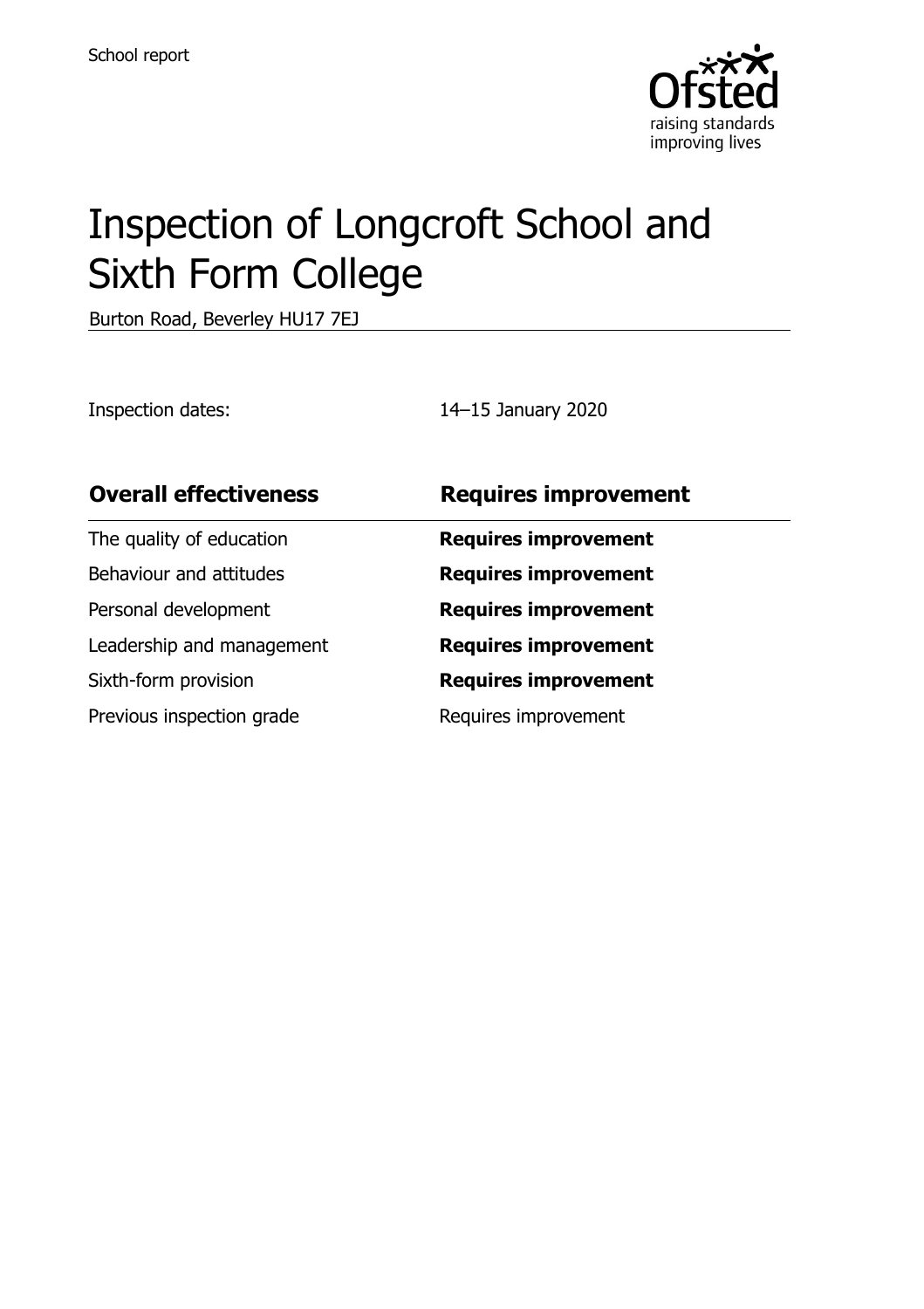

# **What is it like to attend this school?**

The school is improving, but school leaders know that there is still more to do to ensure that all pupils achieve well. Leaders know that they need to support curriculum leaders in their planning. They also need to improve attendance, careers provision and the sixth form. Although pupils enjoy school, it is only recently that they have started to make the progress they should. This is because leaders have now brought more consistent staffing to the school. There have been frequent changes in the leadership for pupils with special educational needs and/or disabilities (SEND). As a result, they do not get the help they need consistently.

The school is a calm and friendly place for pupils to learn. Pupils feel safe. They welcome the improved learning environment and the new building. Pupils say that bullying is rare.

Pupils and staff explain that behaviour is much better than it used to be. The new behaviour policy has made a real difference. It is clear that pupils know the boundaries. Pupils like the emphasis on rewards as well as sanctions.

There is a lot for pupils to do at the school. The weekly newsletter shows the range of sporting and cultural activities, which the pupils enjoy.

#### **What does the school do well and what does it need to do better?**

Leaders shortened key stage 3 from three years to two and extended key stage 4 to three years. Leaders accept that this leads to pupils giving up some subjects too early and does not leave enough time to establish key skills and knowledge in key stage 3. Plans are in place to move to a three-year key stage 3 in September 2020.

In individual subjects, there are examples where leaders have thought carefully about the order in which teachers deliver the content. Curriculum leaders are aware of the need to return to key concepts and ensure that pupils have mastered them. However, curriculum leaders have not yet established these ideas firmly across the curriculum. The new leadership team has started a review of the curriculum with this in mind. Leaders understand the need to establish key skills and knowledge in key stage 3.

In the past, pupils have had frequent changes of teacher and often more than one teacher for a subject. This year, leaders have addressed this issue and pupils have welcomed the more consistent teaching. The benefits are very clear in English. In 2019, Year 11 pupils leaving the school made progress significantly below the national average. However, current pupils are making stronger progress. They know and remember more. Pupils spoke positively about having one teacher throughout the year.

The many changes in staffing since the previous inspection have hindered the provision for pupils with SEND. Several parents and carers commented on this in the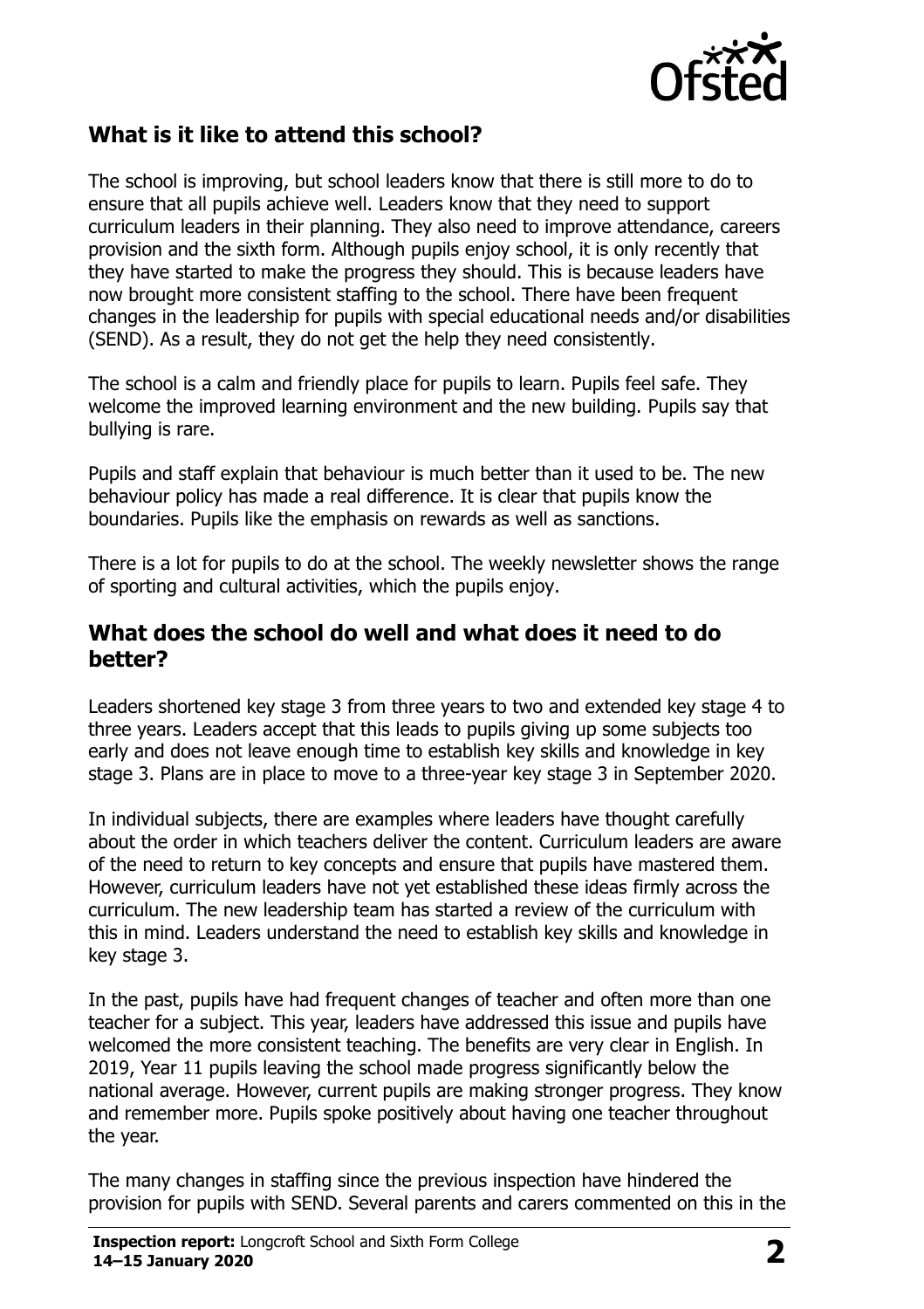

Ofsted survey. A new coordinator for pupils with SEND is now in place. Pupils with SEND get the same curriculum opportunities as other pupils. However, leaders know that there is still much to do for these pupils.

Pupils and teachers state clearly that behaviour around school and in lessons has improved noticeably over the last year. The new behaviour management system is effective. Teachers and pupils have welcomed the use of technology to record both rewards and sanctions. It is rare for behaviour to disrupt lessons now. Pupils also conduct themselves well around school. The number of exclusions is reducing.

Attendance improved in the last full school year, but there has been a slight dip since the beginning of the current academic year. In the past, exclusions were too high. Leaders have been successful in bringing the number down, but exclusions remain higher than the national average.

New leaders are very clear about their vision for the school. They want to develop the whole pupil, bring them success in examinations and prepare them for adult life. They sum this up for pupils regularly in the Longcroft values. These are 'Great Heart, Great Thought and Great Vision'.

The school provides pupils with a wide range of opportunities for their positive personal development. This is especially the case through the arts and sport. A personal, social, health and economic education programme ensures that pupils learn about life in Britain and how to face and manage risk. At the moment, this is delivered both in lesson time and in form periods. Leaders understand that they need to review the two programmes to ensure that this aspect of the curriculum is delivered in a logical way. The careers programme is not as well developed across all year groups as it should be.

Learners do not make the progress that they should in the sixth form. Learners enjoy the sixth form and have positive attitudes. They believe teachers are supportive. However, they speak strongly about inconsistency in nearly all aspects of their programmes of study. Learners are guided to courses that are well matched to their ability. However, once they are on the courses, programmes of study are not consistently planned in a logical order. In some lessons, books showed that topics are not covered in enough depth.

### **Safeguarding**

The arrangements for safeguarding are effective.

Leaders are very knowledgeable about safeguarding. They ensure that the culture in school is one of vigilance. They provide effective training for all members of staff, including governors, and keep them up to date via regular bulletins. Staff come forward if they have the slightest concern. Pupils have the confidence to talk to key staff if they have a problem or are concerned about a friend. Leaders respond promptly to any concerns and work effectively with a wide range of agencies. They follow well-established routines and record their actions clearly in writing.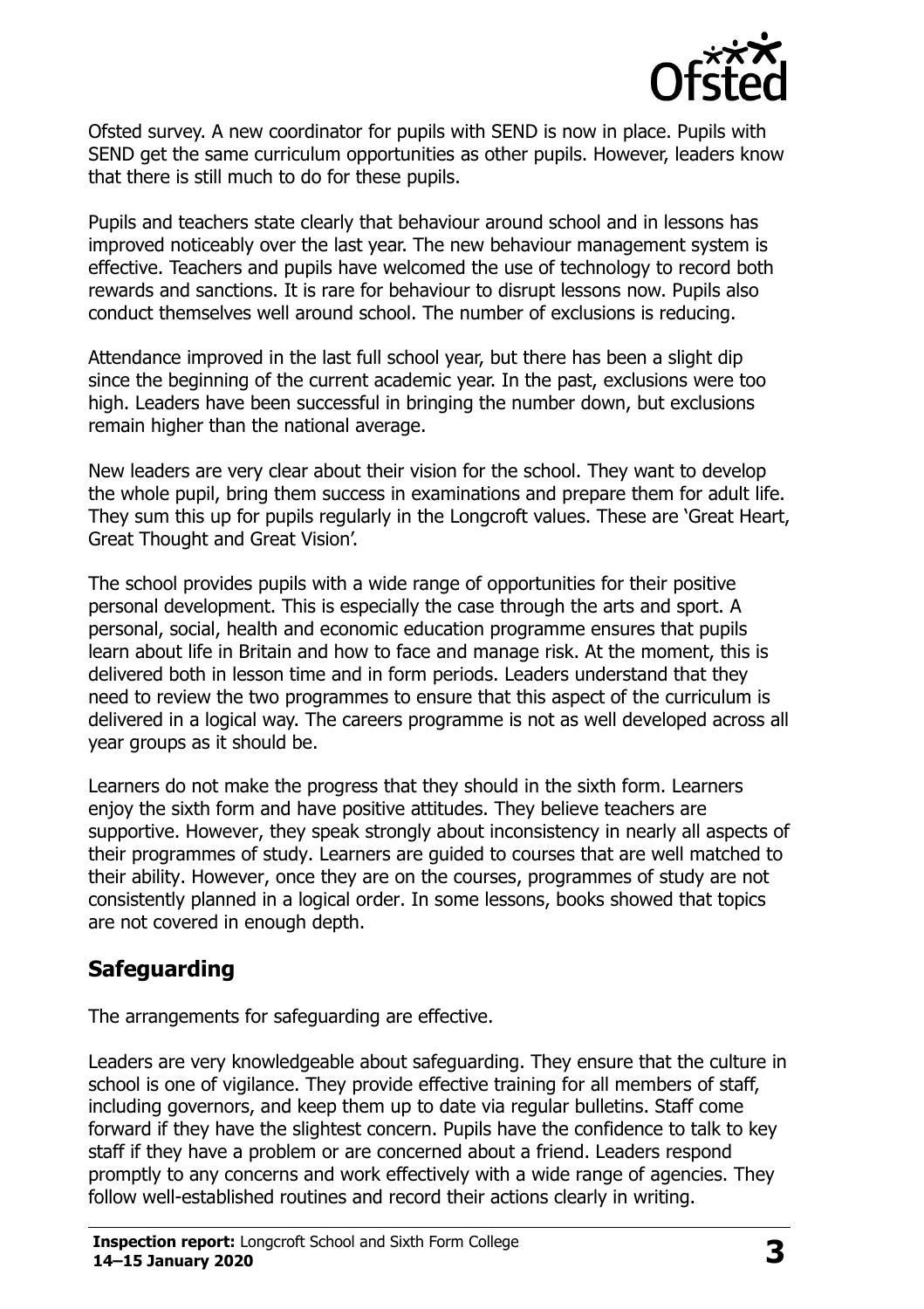

Leaders make sure that pupils are well informed about risks to their safety. The curriculum helps pupils to recognise when they might be vulnerable.

The register that records the checks on all adults in school is thorough and compliant with all the legal requirements. Pre-employment checks make sure that the adults the school employs are suitable to work with children.

# **What does the school need to do to improve?**

# **(Information for the school and appropriate authority)**

- Curriculum leaders have been very focused on key stage 4 in their curriculum planning and implementation. There is a review of the curriculum taking place, but the curriculum leaders are at different stages in their development. Consequently, there is variability in the extent to which the curriculum is coherently planned and sequenced across subjects. Leaders should enable curriculum leaders and teachers to construct a curriculum that is coherently planned and sequenced, so that pupils acquire sufficient knowledge and skills for future learning and employment. This curriculum review should cover all subject areas, including the personal development curriculum. In this review, leaders should also look at all three key stages.
- Leadership of the provision for pupils with SEND has been inconsistent. Pupils with SEND do follow the same curriculum as other pupils. Leaders must now ensure that they take action to address the weaknesses they have identified. In particular, leaders should check regularly that the needs of pupils with SEND are fully met.
- **Pupils do not come to school often enough. As a result, they do not access the** entire content of the school's curriculum. Their learning suffers. Leaders must continue their efforts to improve pupils' attendance further.
- In the past, exclusions have been too high. As a result, the learning of some pupils has suffered. Leaders have had some success in reducing exclusions. However, they must continue their efforts.
- Leaders are aware that careers provision is not firmly established across all year groups. As a result, younger pupils particularly are not getting the information they need to think about future careers. Leaders must ensure that the school's programme matches the Gatsby benchmarks.
- Over time, there has not been effective leadership of the sixth form. As a result, there have been inconsistencies across many areas. Leaders must continue their focus on the sixth form. They must make sure that rigorous checks are in place to ensure a high-quality curriculum for all sixth-form learners.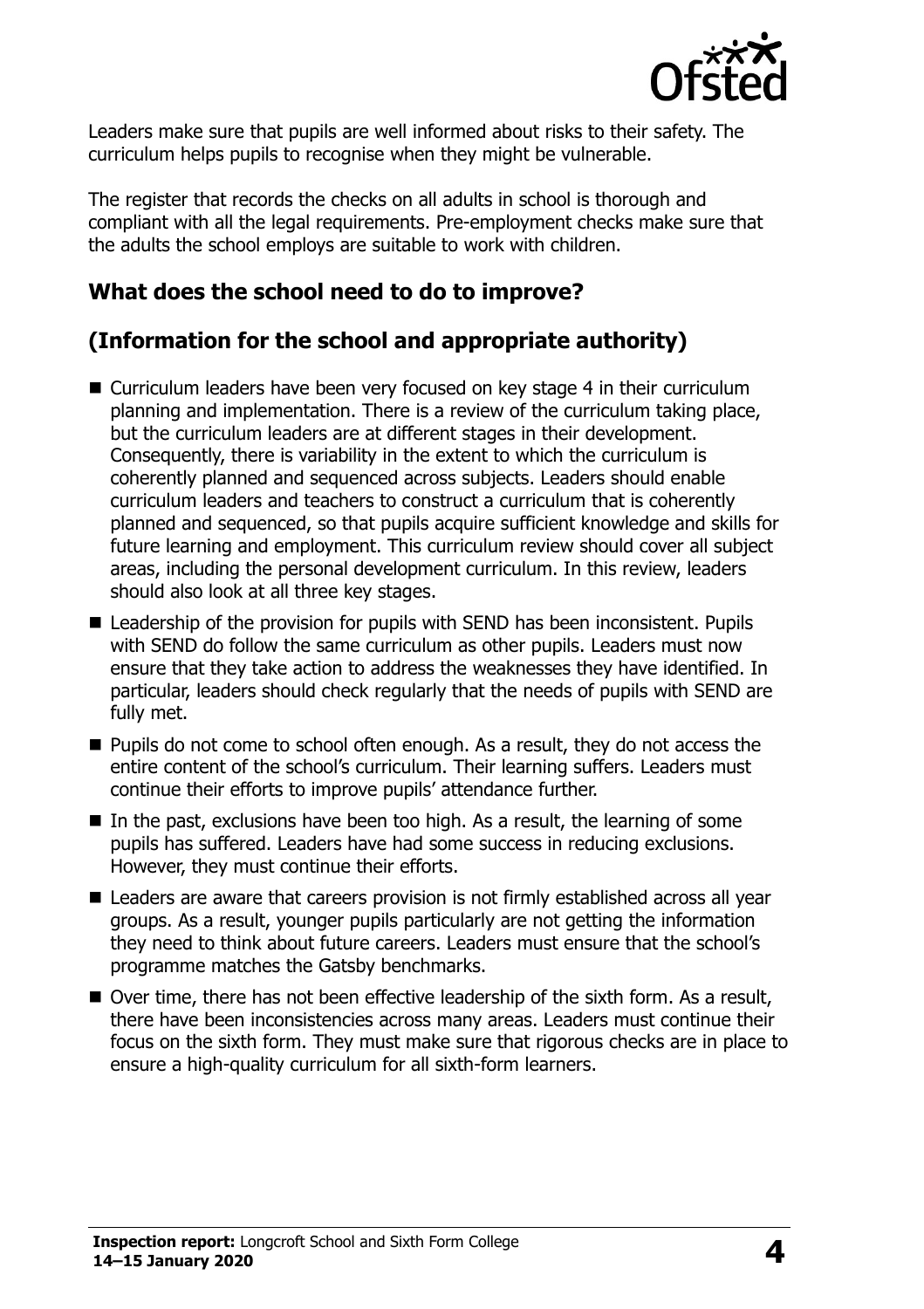

#### **How can I feed back my views?**

You can use [Ofsted Parent View](http://parentview.ofsted.gov.uk/) to give Ofsted your opinion on your child's school, or to find out what other parents and carers think. We use Ofsted Parent View information when deciding which schools to inspect, when to inspect them and as part of their inspection.

The Department for Education has further [guidance](http://www.gov.uk/complain-about-school) on how to complain about a school.

If you are the school and you are not happy with the inspection or the report, you can [complain to Ofsted.](http://www.gov.uk/complain-ofsted-report)

#### **Further information**

You can search for [published performance information](http://www.compare-school-performance.service.gov.uk/) about the school.

In the report, '[disadvantaged pupils](http://www.gov.uk/guidance/pupil-premium-information-for-schools-and-alternative-provision-settings)' refers to those pupils who attract government pupil premium funding: pupils claiming free school meals at any point in the last six years and pupils in care or who left care through adoption or another formal route.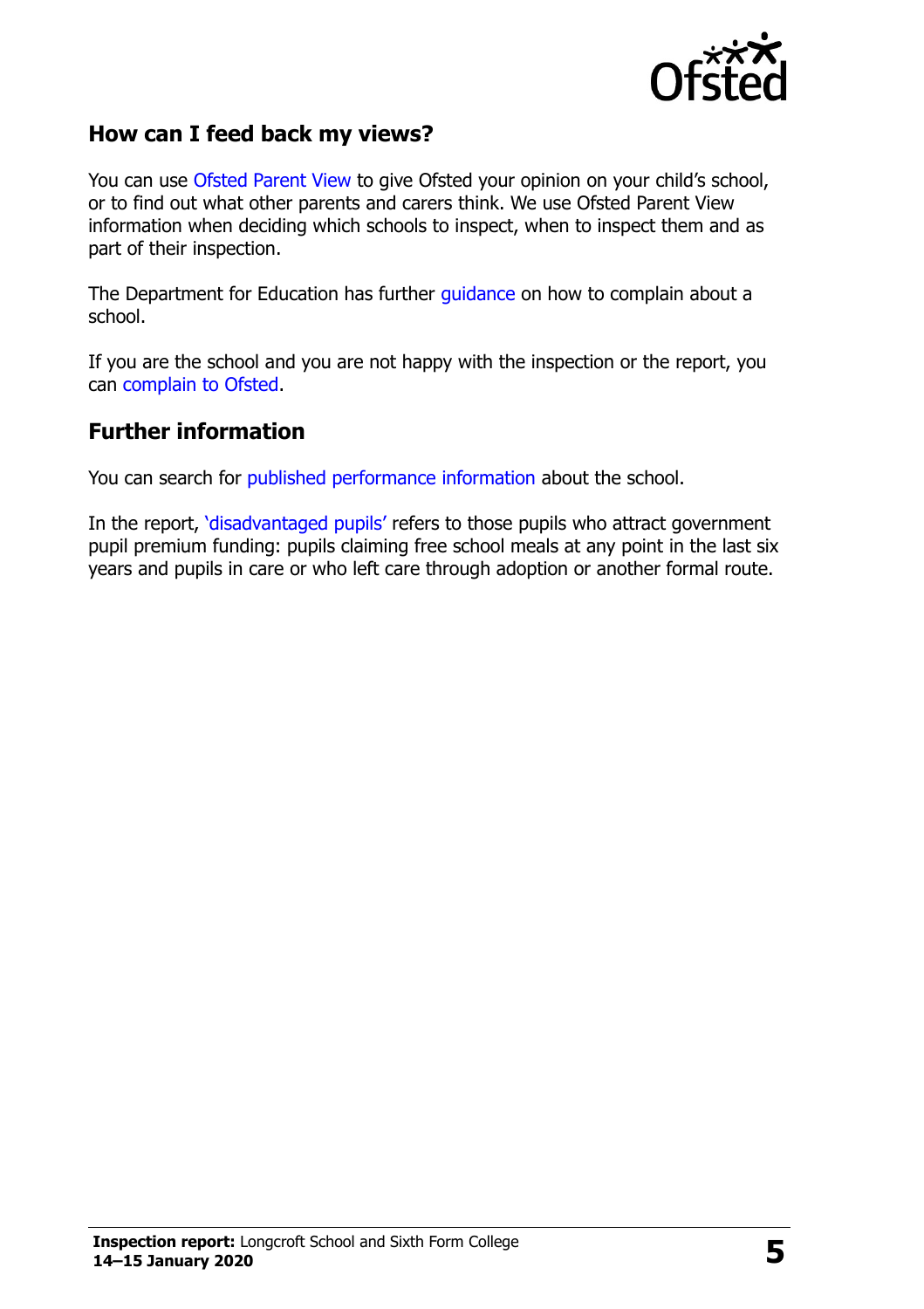

# **School details**

| Unique reference number                            | 118073                    |  |
|----------------------------------------------------|---------------------------|--|
| <b>Local authority</b>                             | East Riding of Yorkshire  |  |
| <b>Inspection number</b>                           | 10121696                  |  |
| <b>Type of school</b>                              | Secondary                 |  |
| <b>School category</b>                             | Community                 |  |
| Age range of pupils                                | 11 to 18                  |  |
| <b>Gender of pupils</b>                            | Mixed                     |  |
| <b>Gender of pupils in sixth-form</b><br>provision | Mixed                     |  |
| Number of pupils on the school roll                | 1,001                     |  |
| Of which, number on roll in the<br>sixth form      | 60                        |  |
| <b>Appropriate authority</b>                       | The governing body        |  |
| <b>Chair of governing body</b>                     | Adam Marham               |  |
| <b>Headteacher</b>                                 | Jonathan Britton          |  |
| Website                                            | www.longcroftschool.co.uk |  |
| Date of previous inspection                        | 11-12 October 2017        |  |

# **Information about this school**

- Governors and the local authority have worked with Wolds Learning Partnership to support the school and its leaders. Since Monday 4 March 2019, the chief executive officer of Wolds Learning Partnership has assumed the role of executive headteacher and a new head of school took up post. This arrangement was formalised from September 2019.
- The school is larger than the average-sized secondary school.
- The school provides alternative provision for eight pupils at St Patrick's Alternative Education and Moor Villa Secure Unit.

# **Information about this inspection**

We carried out this inspection under section 5 of the Education Act 2005.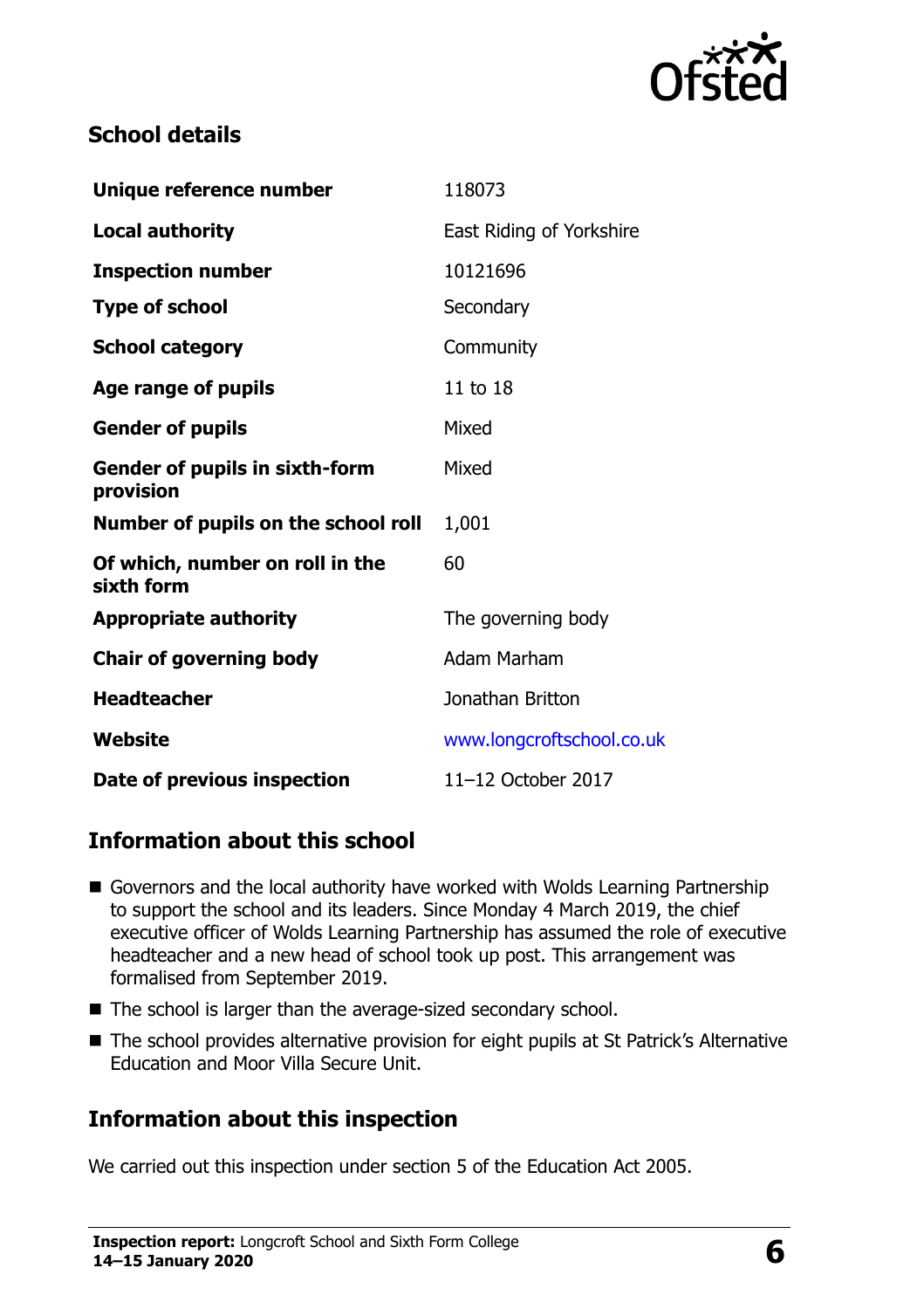

- We met with a wide range of staff. These included the executive headteacher, the head of school and other members of the senior leadership team. We also met with subject leaders. The lead inspector met with governors, including the chair and vice-chair of the governing body. He also met with a representative of the local authority and the chair of trustees for Wolds Learning Partnership.
- $\blacksquare$  To evaluate the quality of safeguarding, we spoke with pupils and staff. A meeting was held with safeguarding leads. Paperwork associated with safeguarding was reviewed. Discussions centred around how the school keeps pupils safe. The single central record was checked.
- We spoke individually to newly qualified teachers, administrative staff and a supply teacher to check their views on pupils' behaviour and attitudes.
- We selected four subjects to look at closely during this inspection: English, science, mathematics and history. This involved meetings with subject leaders, joint visits with leaders to a sample of lessons in these subjects, joint work scrutiny with leaders, as well as discussion with teachers and groups of pupils from the lessons observed.
- In addition, with the executive headteacher and the head of school, we scrutinised the work of disadvantaged pupils across year groups. This involved their work in a variety of subjects, including the performing arts, geography and modern foreign languages.
- An inspector telephoned one of the alternative providers used by the school.
- We considered the responses to Ofsted's online questionnaires. This included the pupil survey (no responses), the staff survey (69 responses), Parent View (135 responses) and the free-text responses to Parent View (90 responses).

#### . **Inspection team**

| David Pridding, lead inspector | Ofsted Inspector |
|--------------------------------|------------------|
| Julian Appleyard               | Ofsted Inspector |
| Michael Cook                   | Ofsted Inspector |
| Marc Doyle                     | Ofsted Inspector |